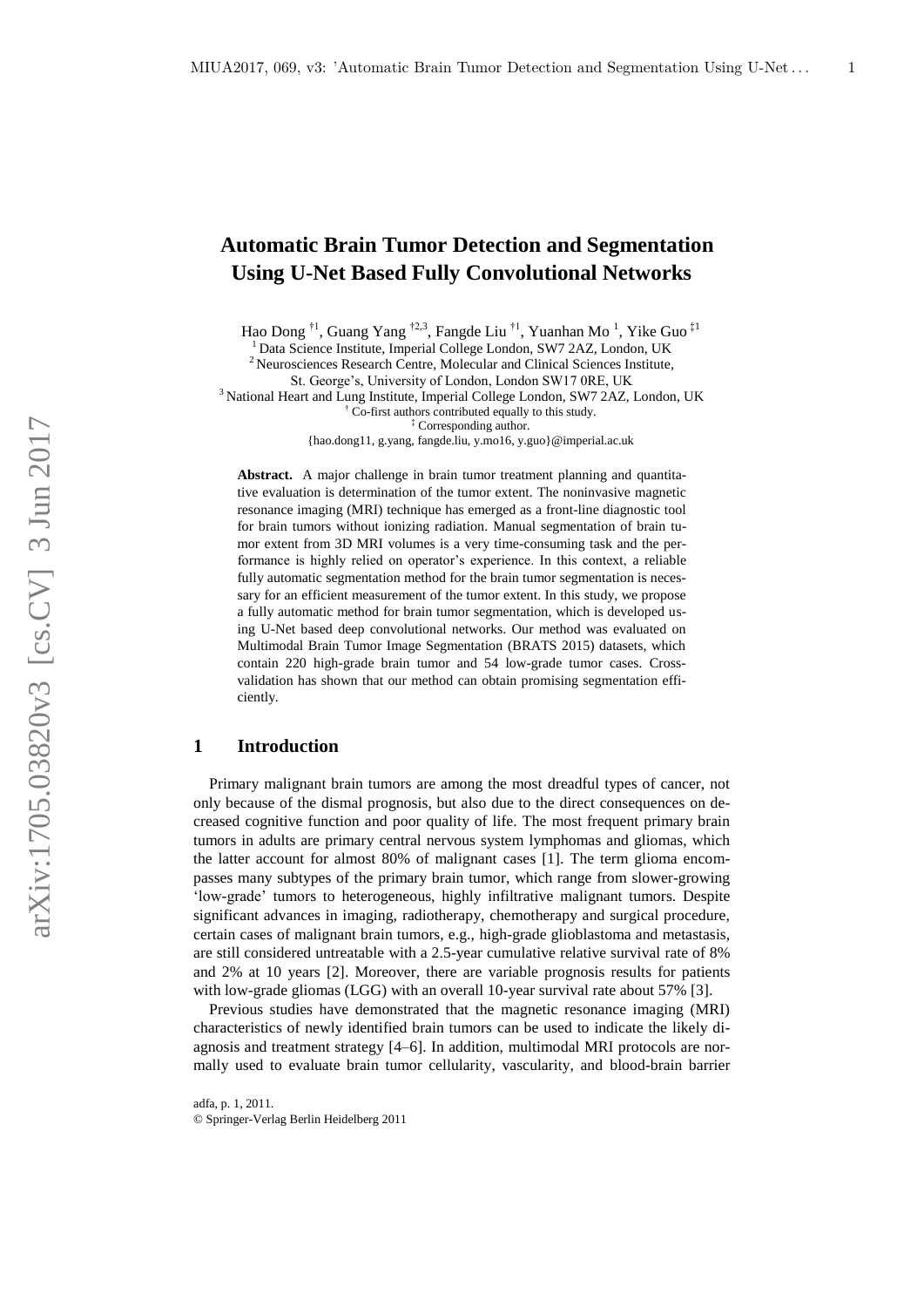(BBB) integrity. This is because different image contrasts produced by multimodal MRI protocols can provide crucial complementary information. Typical brain tumor MRI protocols, which are used routinely, include  $T_1$ -weighted,  $T_2$ -weighted (including Fluid-Attenuated Inversion Recovery, i.e., FLAIR), and gadolinium enhanced  $T_1$ weighted imaging sequences. These structural MRI images yield a valuable diagnosis in the majority of cases [7].

Image segmentation is a critical step for the MRI images to be used in brain tumor studies: (1) the segmented brain tumor extent can eliminate confounding structures from other brain tissues and therefore provide a more accurate classification for the sub-types of brain tumors and inform the subsequent diagnosis; (2) the accurate delineation is crucial in radiotherapy or surgical planning, from which not only brain tumor extend has been outlined and surrounding healthy tissues has been excluded carefully in order to avoid injury to the sites of language, motor, and sensory function during the therapy; and (3) segmentation of longitudinal MRI scans can efficiently monitor brain tumor recurrence, growth or shrinkage. In current clinical practice, the segmentation is still relied on manual delineation by human operators. The manual segmentation is a very labor-intensive task, which normally involves slice-by-slice procedures, and the results are greatly dependent on operators' experience and their subjective decision making. Moreover, reproducible results are difficult to achieve even by the same operator. For a multimodal, multi-institutional and longitudinal clinical trial, a fully automatic, objective and reproducible segmentation method is highly in demand.

Despite recent developing in semi-automatic and fully automatic algorithms for brain tumor segmentation, there are still several opening challenges for this task mainly due to the high variation of brain tumors in size, shape, regularity, location and their heterogeneous appearance (e.g., contrast uptake, image uniformity and texture) [6, 8]. Other potential issues that may complicate the brain tumor segmentation include: (1) the BBB normally remains intact in LGG cases and the tumor regions are usually not contrast enhanced; therefore, the boundaries of LGG can be invisible or blurry despite FLAIR sequence may provide differentiation between normal brain and brain tumor or edema to delineate the full extent of the lesion; (2) in contrast, for high-grade gliomas (HGG) cases, the contrast agent, e.g., gadolinium, leaks across the disrupted BBB and enters extracellular space of the brain tumor causing hyperintensity on  $T_1$ -weighted images. Therefore, the necrosis and active tumor regions can be easily delineated. However, HGG usually exhibit unclear and irregular boundaries that might also involve discontinuities due to aggressive tumor infiltration. This can cause problems and result in poor tumor segmentation; (3) varies tumor sub-regions and tumor types can only be visible by considering multimodal MRI data. However, the co-registration across multiple MRI sequences can be difficult especially when these sequences are acquired in different spatial resolutions; and (4) typical clinical MRI images are normally acquired with higher in-plane resolution and much lower inter-slice resolution in order to balance between adequate image slices to cover the whole tumor volume with good quality cross-sectional views and the restricted scanning time. This can cause inadequate signal to noise ratio and asymmetrical partial volume effects may also affect the final segmentation accuracy.

Previous studies on brain tumor segmentation can be roughly categorized into un-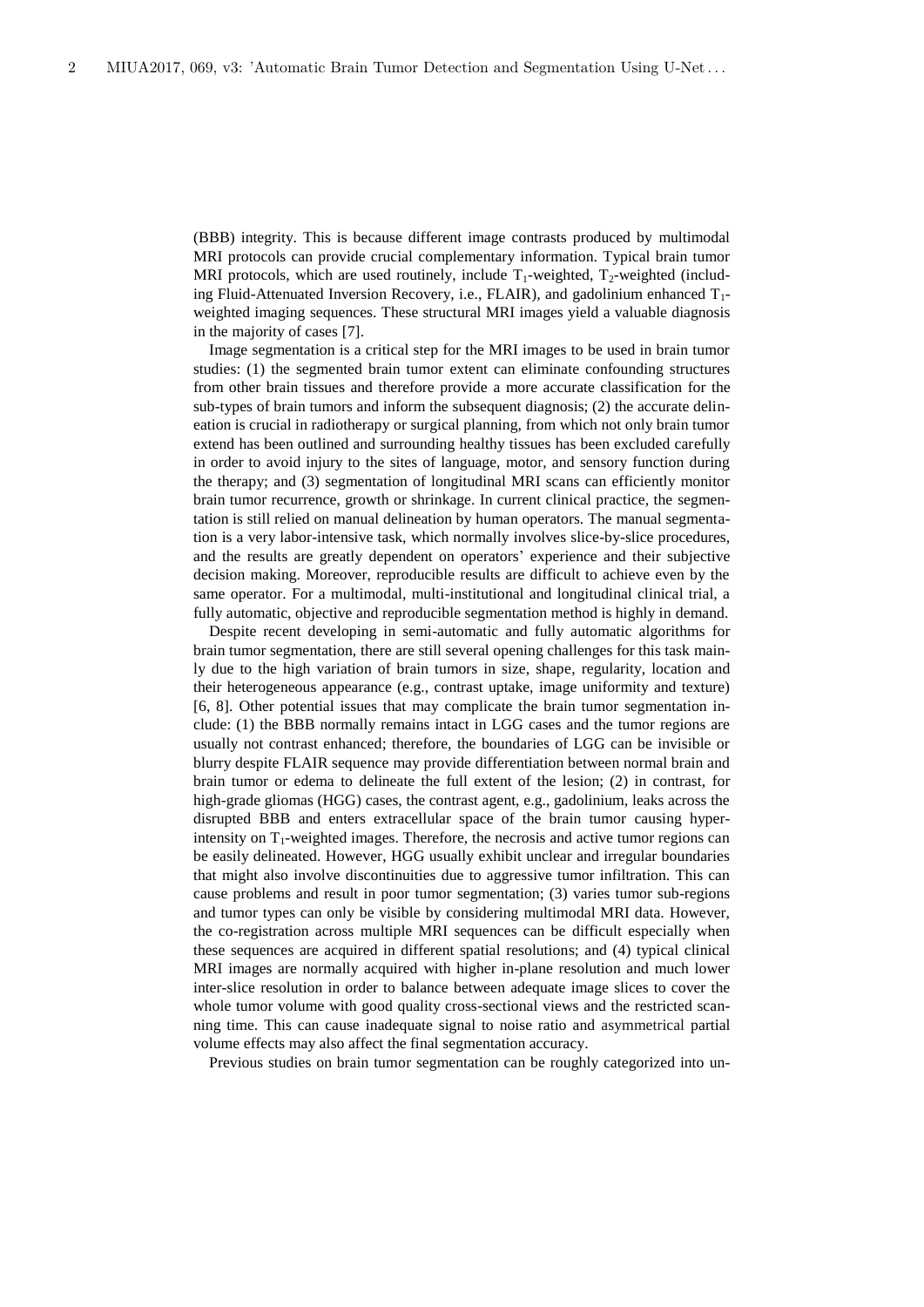supervised learning based [9–12] and supervised learning based [13–18] methods. A more detailed topical review on various brain tumor segmentation methods can be found elsewhere, e.g., in [6]. In addition, a dedicated annual workshop and challenge, namely Multimodal Brain Tumor Image Segmentation (BRATS), is held to benchmark different algorithms that developed for the brain tumor segmentation [19]. Here we only reviewed some most recent and closely relevant studies for this topic.

Unsupervised learning based clustering has been successfully used for brain tumor segmentation by grouping data based on certain similarity criteria. Hsieh et al. [20] combined fuzzy clustering with region-growing for brain tumor cases scanned by  $T_1$ weighted and  $T_2$ -weighted sequences and achieved a segmentation accuracy of 73%. In [9], a multi-stage fuzzy c-means framework was proposed to segment brain tumors scanned by multimodal MRI and obtained promising results, but the proposed framework was tested on a very limited number of datasets. Recently, a study [11] has been carried out to evaluate different clustering algorithms for glioblastoma segmentation, and results showed that Gaussian hidden Markov random field outperformed kmeans, fuzzy k-means and Gaussian mixture model for this task. However, the best performing algorithm described in this study still only achieved 77% accuracy.

On the other hand, supervised learning based methods require training data-andlabel pairs to learn a classification model, based on which new instances can be classified and then segmented. Wu et al. [13] employed superpixel features in a conditional random fields framework to segment brain tumors, but the results varied significantly among different patient cases and especially underperformed in LGG images. A study was proposed in which extremely randomized forest was used for classifying both appearance and context based features and 83% Dice score was achieved [14]. More recently, Soltaninejad et al. [16] combined extremely randomized trees classification with superpixel based over-segmentation for a single FLAIR sequence based MRI scan that obtained 88% overall Dice score of the complete tumor segmentation for both LGG and HGG tumor cases. Nevertheless, the tuning of superpixel size and compactness could be tricky and influence the final delineation.

Recently, supervised deep convolutional neural networks (CNN) have attracted lots of interests. Compared to conventional supervised machine learning methods, these deep learning based methods are not dependent on hand-crafted features, but automatically learn a hierarchy of increasingly complex features directly from data [21]. Currently, using BRATS datasets and their benchmarking system, deep learning based methods have been ranked on top of the contest [21–23]. This can be attributed to the fact that deep CNN is constructed by stacking several convolutional layers, which involve convolving a signal or an image with kernels to form a hierarchy of features that are more robust and adaptive for the discriminative models. Despite recent advances in these deep learning based methods, there are still several challenges: (1) essentially tumor segmentation is an abnormal detection problem, it is more challenging than other pattern recognition based tasks; (2) while most methods provided satisfied segmentation for HGG cases, in general the performance of the LGG segmentation is still poor; (3) compared to complete tumor segmentation, the delineation of core tumor regions and enhanced infiltrative regions is still underperformed; (4) a more computing-efficient and memory-efficient development is still in demand be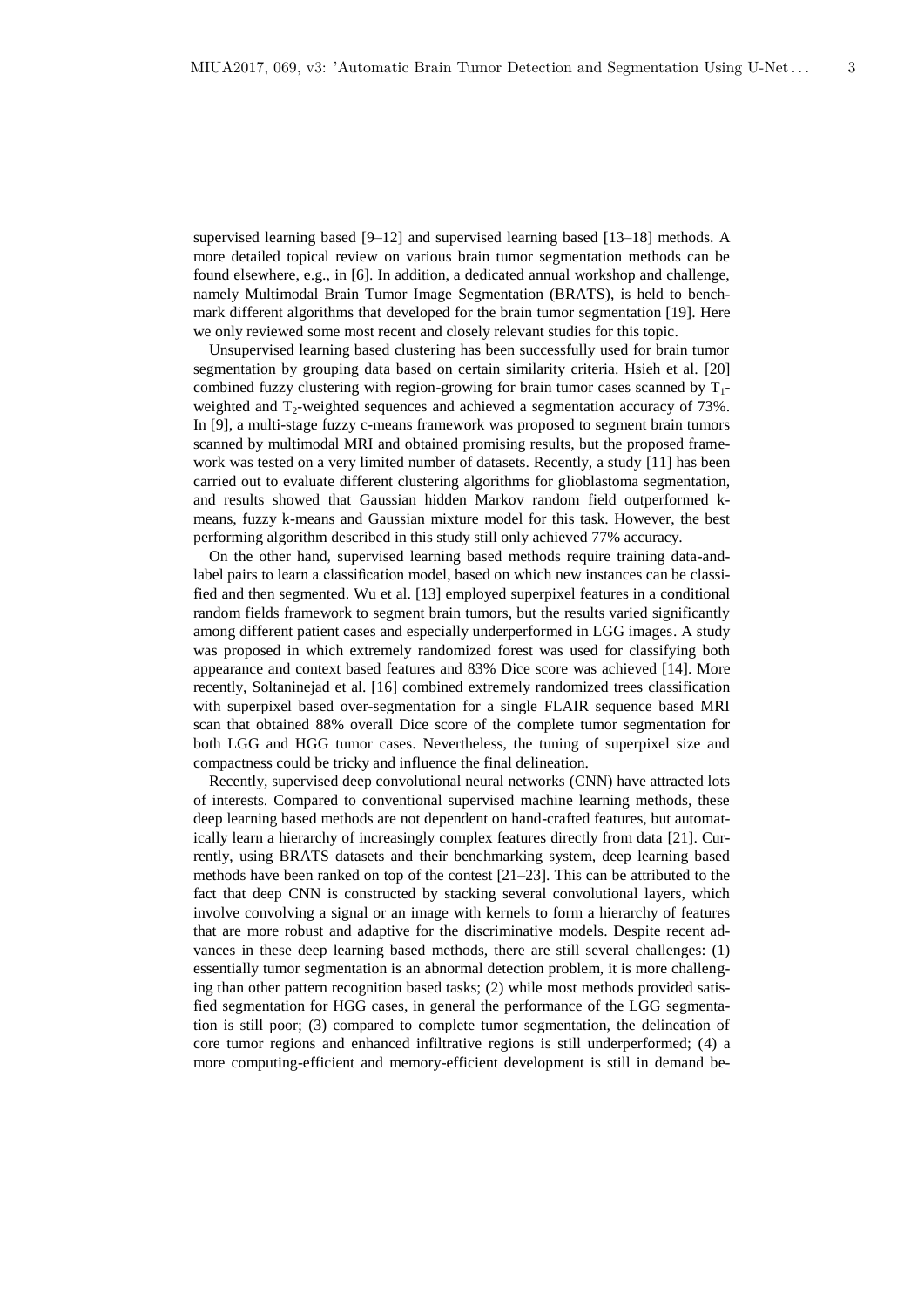cause existing CNN based methods require considerable amount of computing resources.

In this study, we developed a novel 2D fully convoluted segmentation network that is based on the U-Net architecture [24]. In order to boost the segmentation accuracy, a comprehensive data augmentation technique has been used in this work. In addition, we applied a 'Soft' Dice based loss function introduced in [25]. The Soft Dice based loss function has a unique advantage that is adaptive to unbalanced samples, which is very important for brain tumor segmentation because some sub-tumoral regions may only count for a small portion of the whole tumoral volume. The proposed method has been validated using datasets acquired for both LGG and HGG patients. Compared with manual delineated ground truth, our fully automatic method has obtained promising results. Also compared to other state-of-the-art methods, we have achieved comparable results for delineating the complete tumor regions, and superior segmentation for the core tumor regions.

# **2 Method**

### **2.1 Brain MRI Data Acquisitions and Patients**

The proposed method was tested and evaluated on the BRATS 2015 datasets [19], which contain 220 high-grade glioma (HGG) and 54 low-grade glioma (LGG) patient scans. Multimodal MRI data is available for every patient in the BRATS 2015 datasets and four MRI scanning sequences were performed for each patient using  $T_1$ weighted (T1), T<sub>1</sub>-weighted imaging with gadolinium enhancing contrast (T1c), T<sub>2</sub>weighted (T2) and FLAIR. For each patient, the T1, T2 and FLAIR images were coregistered into the T1c data, which had the finest spatial resolution, and then resampled and interpolated into  $1 \times 1 \times 1$  mm<sup>3</sup> with an image size of  $240 \times 240 \times 155$ . We have applied data normalization for each sequence of the multimodal MRI by subtracting the mean of each sequence and dividing by its standard deviation.

In addition, manual segmentations with four intra-tumoral classes (labels) are available for each case: necrosis (1), edema (2), non-enhancing (3), and enhancing tumor (4). The manual segmentations have been used as the ground truth in both segmentation model training and final segmentation performance evaluation. In previous studies, multimodal data were stacked like the multichannel RGB images [21–23]. In this study, we used FLAIR images to segment the complete tumor regions and tumor regions except edema that has been proved to be effective [16]. Additionally, T1c data were used to delineate the enhancing tumor. In so doing, our framework is not only more efficient, but also requires less clinical inputs because frequently multimodal MRI data are not available due to patient symptoms and limited acquisition time.

#### **2.2 Data Augmentation**

The purpose of data augmentation is to improve the network performance by intentionally producing more training data from the original one. In this study, we applied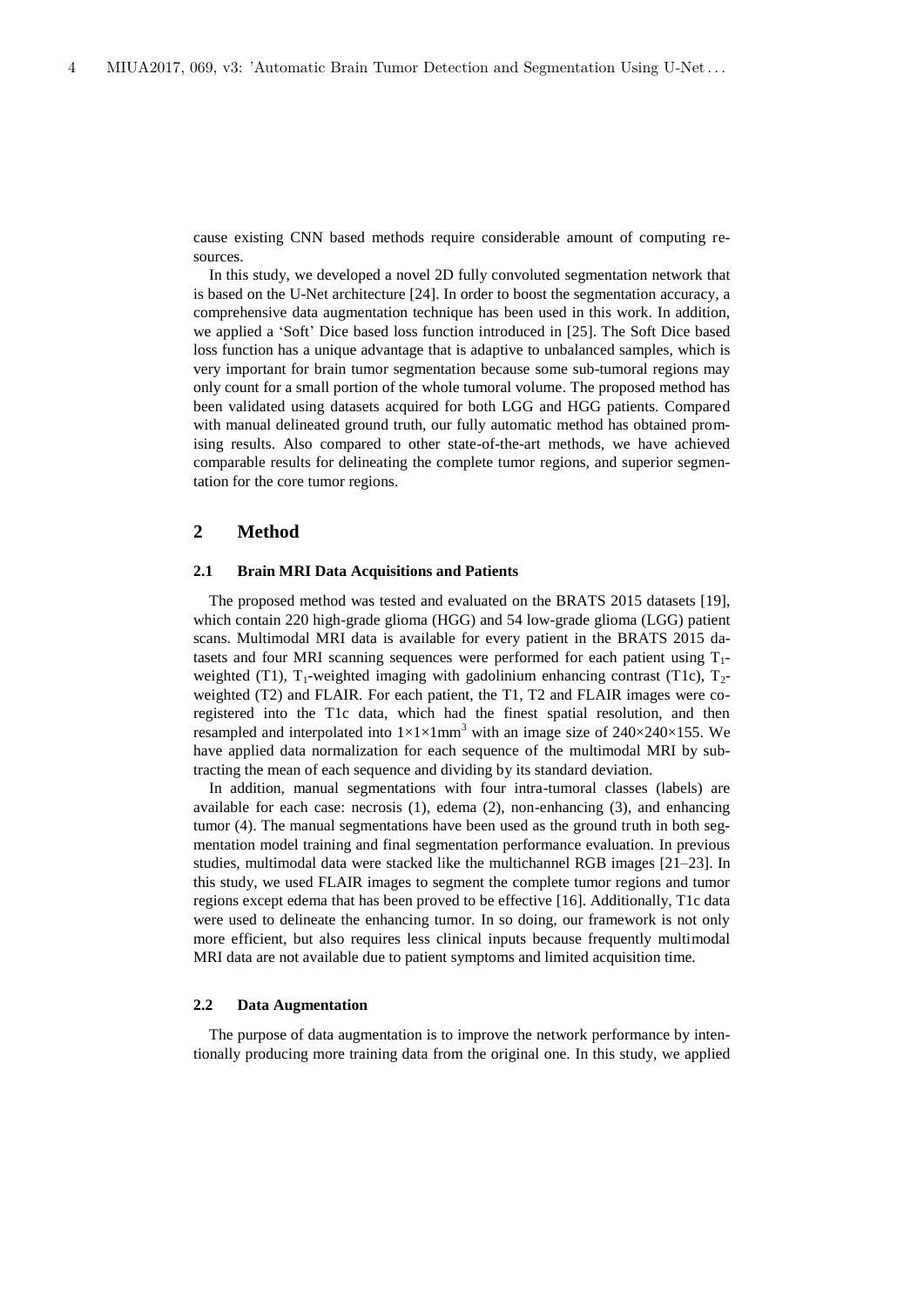a set of data augmentation methods summarized in **Table 1**. Simple transformation such as flipping, rotation, shift and zoom can result in displacement fields to images but will not create training samples with very different shapes. Shear operation can slightly distort the global shape of tumor in the horizontal direction, but is still not powerful to gain sufficient variable training data, as tumors have no definite shape. To cope with this problem, we further applied elastic distortion [26] that can generate more training data with arbitrary but reasonable shapes.

| <b>Methods</b>     | Range                                         |
|--------------------|-----------------------------------------------|
| Flip horizontally  | 50% probability                               |
| Flip vertically    | 50% probability                               |
| Rotation           | $\pm 20^\circ$                                |
| Shift              | 10% on both horizontal and vertical direction |
| Shear              | 20% on horizontal direction                   |
| Zoom               | $\pm 10\%$                                    |
| <b>Brightness</b>  | $\gamma = 0.8 \sim 1.2$                       |
| Elastic distortion | $\alpha = 720, \sigma = 24$                   |

**Table 1.** Summary of the applied data augmentation methods (γ controls the brightness of the outputs; α and σ control the degree of the elastic distortion).

#### **2.3 U-Net Based Deep Convolutional Networks**

Biomedical images usually contain detailed patterns of the imaged object (e.g., brain tumor), and the edge of the object is variable. To cope with the segmentation for the objects with detailed patterns, Long et al. [27] proposed to use the skiparchitecture that combined the high-level representation from deep decoding layers with the appearance representation from shallow encoding layers to produce detailed segmentation. This method has demonstrated promising results on natural images [27] and is also applicable to biomedical images [28]. Ronneberger et al. [24] introduced the U-Net, which employed the skip-architecture, to solve the cell tracking problem.

Our network architecture, which is based on the U-Net, consists of a downsampling (encoding) path and an up-sampling (decoding) path as shown in **Fig. 1**. The down-sampling path has 5 convolutional blocks. Every block has two convolutional layers with a filter size of  $3\times3$ , stride of 1 in both directions and rectifier activation, which increase the number of feature maps from 1 to 1024. For the down-sampling, max pooling with stride  $2\times 2$  is applied to the end of every blocks except the last block, so the size of feature maps decrease from  $240\times240$  to  $15\times15$ . In the up-sampling path, every block starts with a deconvolutional layer with filter size of 3×3 and stride of  $2\times2$ , which doubles the size of feature maps in both directions but decreases the number of feature maps by two, so the size of feature maps increases from 15×15 to  $240\times240$ . In every up-sampling block, two convolutional layers reduce the number of feature maps of concatenation of deconvolutional feature maps and the feature maps from encoding path. Different from the original U-Net architecture [24], we use zero padding to keep the output dimension for all the convolutional layers of both downsampling and up-sampling path. Finally, a  $1\times1$  convolutional layer is used to reduce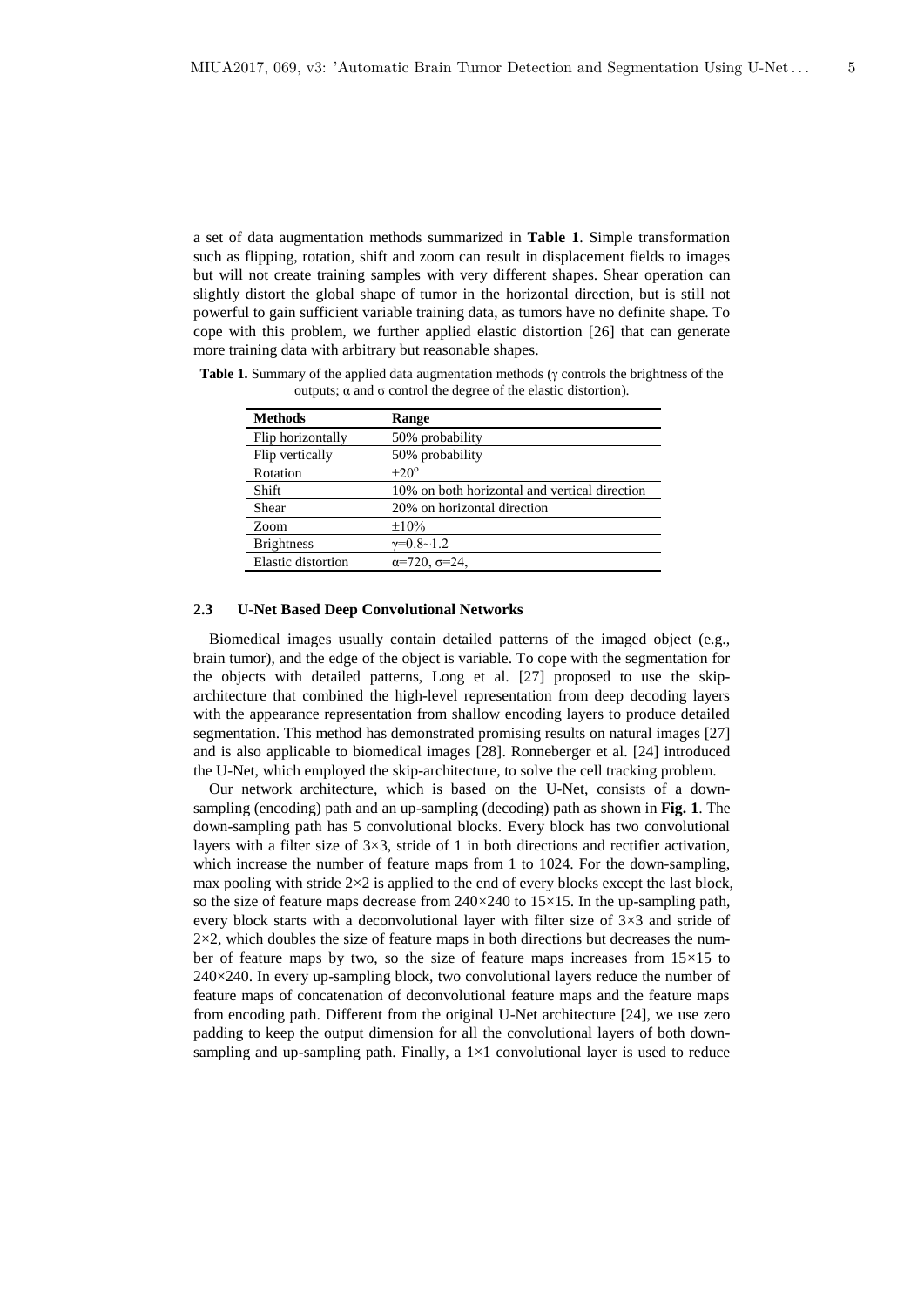the number of feature maps to two that refect the foreground and background segmentation respectively. No fully connected layer is invoked in the network. Other parameters of the network are tabulated in **Table 2**.



**Fig. 1.** Our developed U-Net architecture.

**Table 2.** Parameters setting for the developed U-Net.

| <b>Parameters</b>                | Value           |  |  |
|----------------------------------|-----------------|--|--|
| Number of convolutional blocks   | [4, 5, 6]       |  |  |
| Number of deconvolutional blocks | [4, 5, 6]       |  |  |
| Regularization                   | L1, L2, Dropout |  |  |

#### **2.4 Training and Optimization**

During the training process, the Soft Dice metric described in [25] was used as the cost function of the network rather than the cross-entropy based or the quadratic cost function. Soft Dice can be considered as a differentiable form of the original Dice Similarity Coefficient (DSC) [25].

Training deep neural networks requires stochastic gradient-based optimization to minimize the cost function with respect to its parameters. We adopted the adaptive moment estimator (Adam) [29] to estimate the parameters. In general, Adam utilizes the first and second moments of gradients for updating and correcting moving average of the current gradients. The parameters of our Adam optimizer were set as: learning rate  $= 0.0001$  and the maximum number of epochs  $= 100$ . All weights were initialized by normal distribution with mean of 0 and standard deviation of 0.01, and all biases were initialized as 0.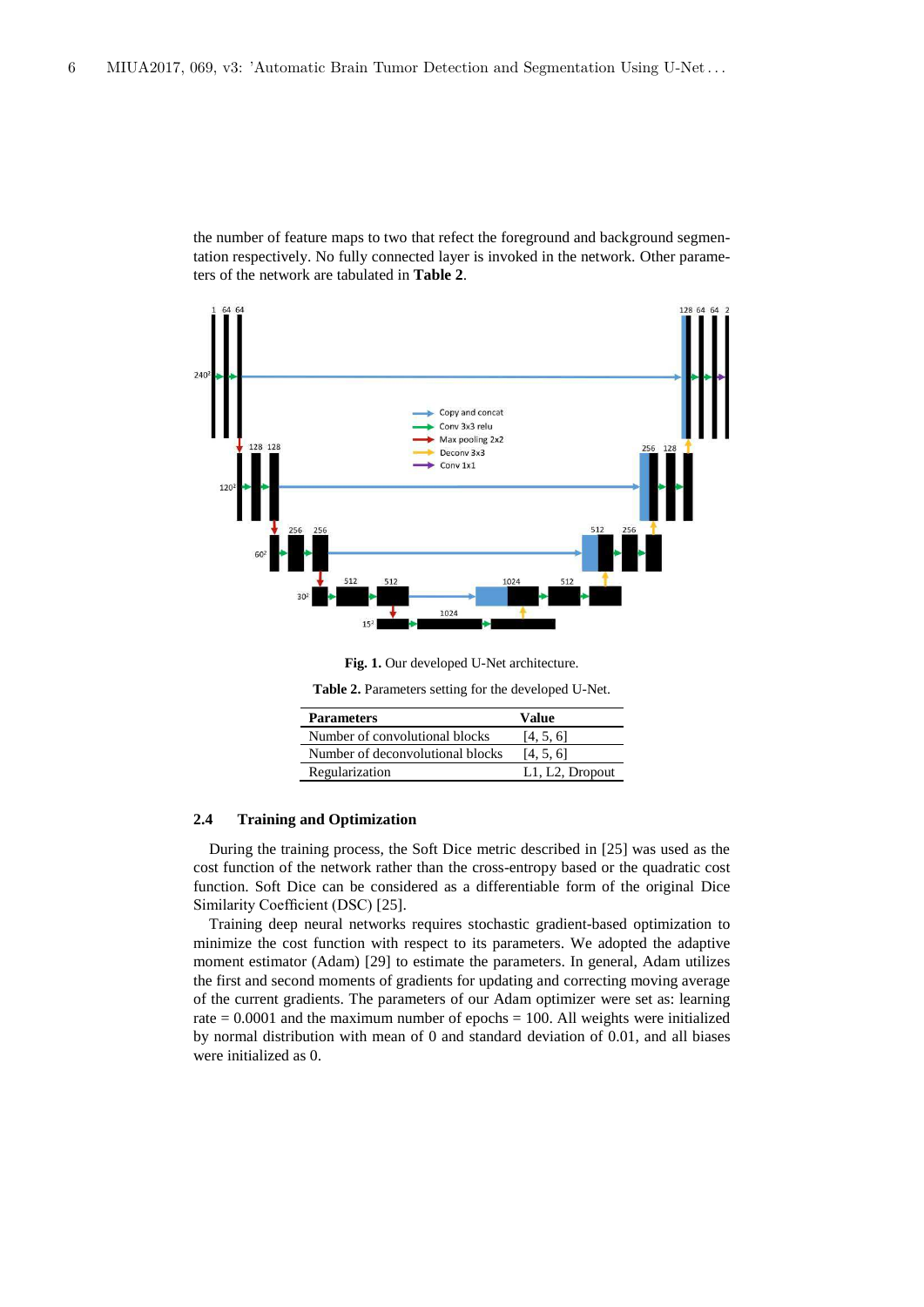#### **2.5 Experiments and Performance Evaluation**

The evaluation has been done using a five-fold cross-validation method for the HGG and LGG data, respectively. For each patient, we have validated on three subtumoral regions as described by

- a. The *complete* tumor region (including all four intra-tumoral classes, labels 1, 2 3, and 4).
- b. The *core* tumor region (as above but excluded "edema" regions, labels 1, 3, and 4).
- c. The *enhancing* tumor region (only label 4).

For each tumoral region, the segmentations have been evaluated using the DSC, and the Sensitivity was also calculated. The DSC provides the overlap measurement between the manual delineated brain tumoral regions and the segmentation results of our fully automatic method that is

$$
\text{DSC} = \frac{\text{2TP}}{\text{FP} + \text{2TP} + \text{FN}},\tag{1}
$$

in which TP, FP and FN denote the true positive, false positive and false negative measurements, respectively.

In addition, Sensitivity is used to evaluate the number of TP and FN that is

$$
Sensitivity = \frac{TP}{TP + FN}.
$$
 (2)

We reported the mean DSC results of the five-fold cross-validation and also showed boxplots of the corresponding sensitivities. In this study, the HGG and LGG cases are trained and cross-validated separately.

## **3 Results and Discussion**

In this study, we proposed and developed U-Net based fully convolutional networks for solving the brain tumor segmentation problem. Essentially, tumor detection and segmentation belongs to the task of semantic segmentation. Compared to previous deep learning based studies on this topic, we employed a comprehensive data augmentation scheme that not only contains rigid or affine based deformation, but also includes brightness and elastic distortion based transformation, and this has then been coupled with the U-Net that incorporates the skip-architecture.

**Table 3** tabulates the DSC results of our cross-validated segmentation results for the HGG and LGG cases, respectively. In our current study, we only compared with three different deep learning based studies that published recently. All these three studies currently ranked on the top of the BRATS challenge. To the best of our knowledge, most published full papers were still focused on the BRATS 2013 datasets, which contains much less patient cases than the BRATS 2015 datasets. For example, in [21, 22] the model building has been done on the BRATS 2013 training datasets and then tested on the BRATS 2015 challenge datasets. Compared to the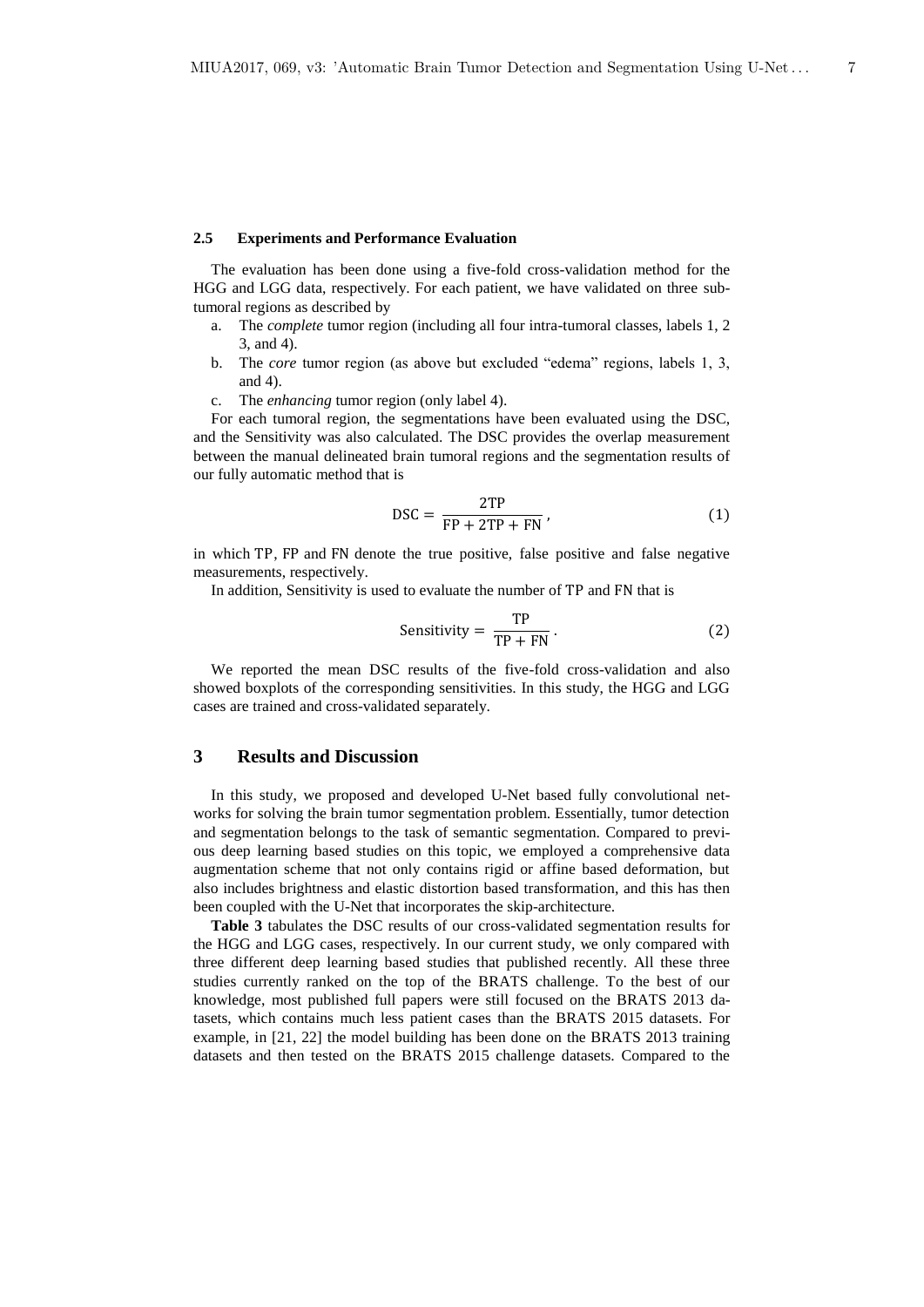results on the BRATS 2015 challenge datasets [21, 22], the cross validation demonstrated that our method obtained superior results for the complete and core tumor segmentations. By using our method, the enhancing tumor segmentation for the LGG cases by using the T1c images only is not successful. This may be attributed to three reasons: (1) the BBB remains intact in most of these LGG cases and the tumor regions are rarely contrast enhanced; (2) the LGG cohort contains only 54 cases and the training datasets might be insufficient and (3) in these LGG cases, the borders between enhanced tumor and non-enhanced regions are more diffused and less visible that causes problems for both manual delineated ground truth and our fully automated segmentation model. Nevertheless, our method achieved 0.81 DSC for the enhancing tumor segmentation in the HGG cohort. Compared to Kamnitsas et al.'s work on the BRATS 2015 datasets [23], our method obtained comparable complete tumor segmentation results while achieving higher DSC for the core tumor delineation. **Fig. 2** displays the boxplots of the calculated Sensitivities and **Fig. 3** shows some exemplar qualitative overlaid segmentation results compared to the ground truth.

**Table 3.** Quantitative results of our proposed fully automatic brain tumor segmentation method compared to the results from other recently published deep learning based methods. Here we tabulated the Dice Similarity Coefficient (DSC) for HGG, LGG and combined cases, respectively. Grey background highlighted the experiments on the BRATS 2015 datasets. Bold numbers highlighted the results of the best performing algorithm.

|                 |                             |          | <b>DSC</b> |      |                  |
|-----------------|-----------------------------|----------|------------|------|------------------|
| Method          | Data                        | Grade    | Complete   | Core | <b>Enhancing</b> |
| <b>Proposed</b> | Cross-Validation            | HGG      | 0.88       | 0.87 | 0.81             |
|                 | on BRATS 2015               | LGG      | 0.84       | 0.85 | 0.00             |
|                 | <b>Training Datasets</b>    | Combined | 0.86       | 0.86 | 0.65             |
| Pereira16       | BRATS 2013 Leaderboard      | HGG      | 0.88       | 0.76 | 0.73             |
|                 |                             | LGG.     | 0.65       | 0.53 | 0.00             |
|                 |                             | Combined | 0.84       | 0.72 | 0.62             |
|                 | BRATS 2013 Challenge        | HGG      | 0.88       | 0.83 | 0.77             |
|                 | <b>BRATS 2015 Challenge</b> | Combined | 0.79       | 0.65 | 0.75             |
| Havaei16        | <b>BRATS 2013 Training</b>  | Combined | 0.88       | 0.79 | 0.73             |
|                 | BRATS 2013 Challenge        | Combined | 0.88       | 0.79 | 0.73             |
|                 | BRATS 2013 Leaderboard      | Combined | 0.84       | 0.71 | 0.57             |
|                 | <b>BRATS 2015 Challenge</b> | Combined | 0.79       | 0.58 | 0.69             |
| Kamnitsas17     | BRATS 2015 Training         | Combined | 0.90       | 0.76 | 0.73             |
|                 | <b>BRATS 2015 Challenge</b> | Combined | 0.85       | 0.67 | 0.63             |
|                 |                             |          |            |      |                  |



**Fig. 2.** Boxplots of the Sensitivity; (a) for the HGG cases and (b) for the LGG cases.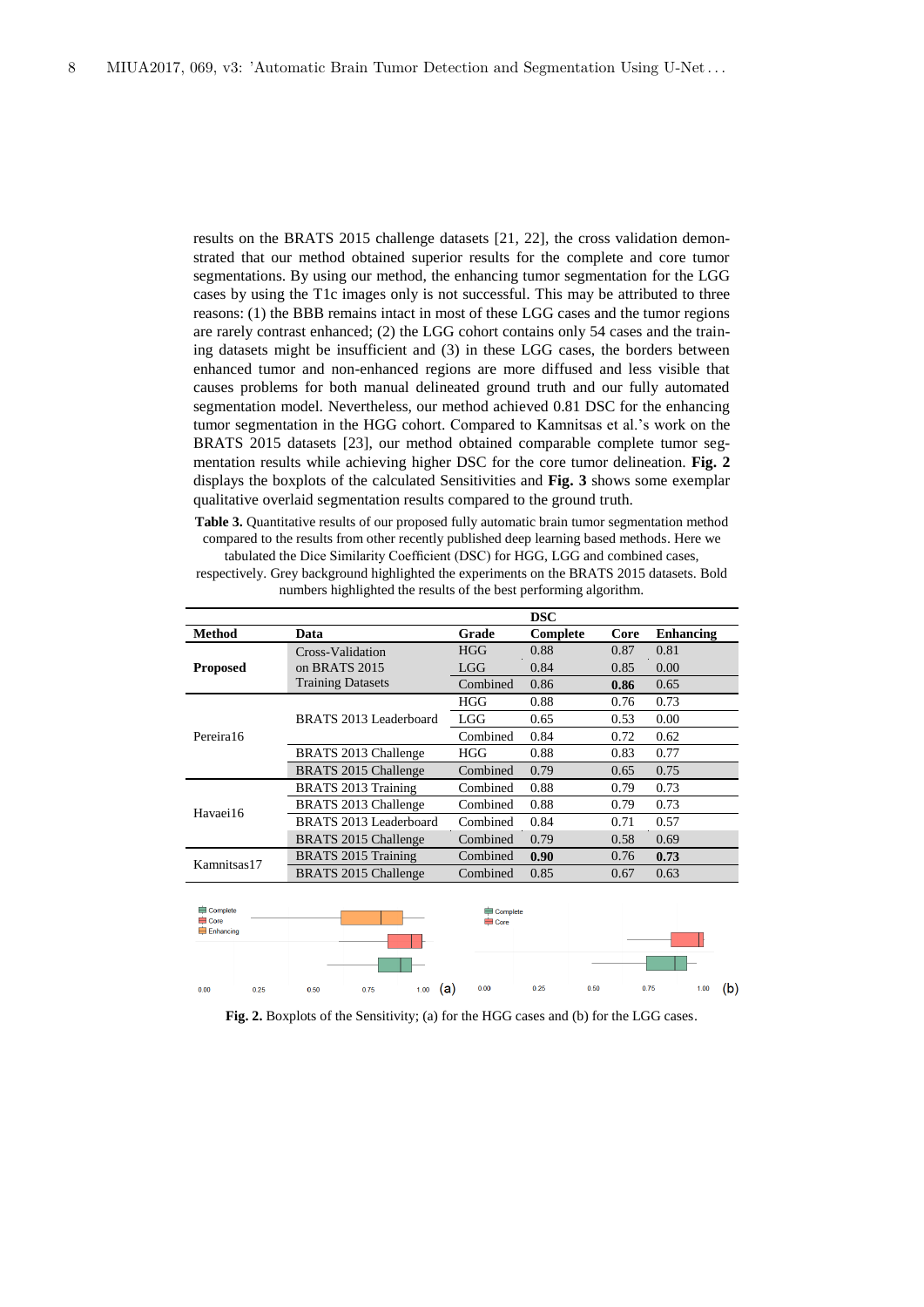Our network has been implemented using the TensorFlow and the TensorLayer libraries. For the HGG cohort, each cross validation training session requires approximately 18 hours to finish on an NVIDIA Titan X (Pascal) graphics processing unit (GPU) with 12G memory, while the LGG cohort takes about ¼ of the training time of the HGG cohort. There is a trade-off in choosing between 2D and 3D models. Due to the memory limits of the GPU, a 2D U-Net model can process a full slice in one go while a 3D convolution system can only process a small patch cover a small portion of the 3D volume. Therefore, in this study we used a 2D based network.

For the prediction once we fixed the model, the computation time is approximately 2 to 3 seconds per case regardless a HGG or a LGG study. Compared to our computational time, previous studies were less computational efficient: ~30 seconds [23], 25 seconds to 3 minutes [22], and about 8 minutes [21] to predict one tumor study.



**Fig. 3.** Segmentations results for the exemplar HGG and LGG cases compared with manual delineated ground truth; (a) segmented complete tumor (red) of a HGG case overlaid on the FLAIR image; (b) segmented enhancing tumor (cyan) of a HGG case overlaid on the T1c image; (c) segmented complete tumor (red) of a LGG case overlaid on the FLAIR image; (a) segmented core tumor (green) of a LGG case overlaid on the FLAIR image.

There are still some limitations of the current work. First, our segmentation method has been evaluated using a cross-validation scheme, which can provide an unbiased predictor, but running our model on a separate and independent testing dataset may produce a more objective evaluation. Secondly, there are several parameters need to be carefully tuned in our network. Currently all the parameters were determined via empirical study. In particular, for the regularization, we did not find a significant performance improvement after applying L1, L2 or dropout to the network. This may be attributed to the fact that an effective image distortion has been applied during our model training, and it is difficult to overfit a network with large amount of training data. Moreover, our current framework is less successful in segmenting enhancing tumor regions of the LGG cohort. By stacking all the multimodal MRI channels and performing joint training with HGG datasets may solve the problem. Despite these limitations, the developed model has still demonstrated promising segmentation results with efficiency. We can certainly envisage its application and effectiveness on an independent testing dataset. In addition, validating our method on multiinstitutional and longitudinal datasets, especially for clinical datasets with anisotropic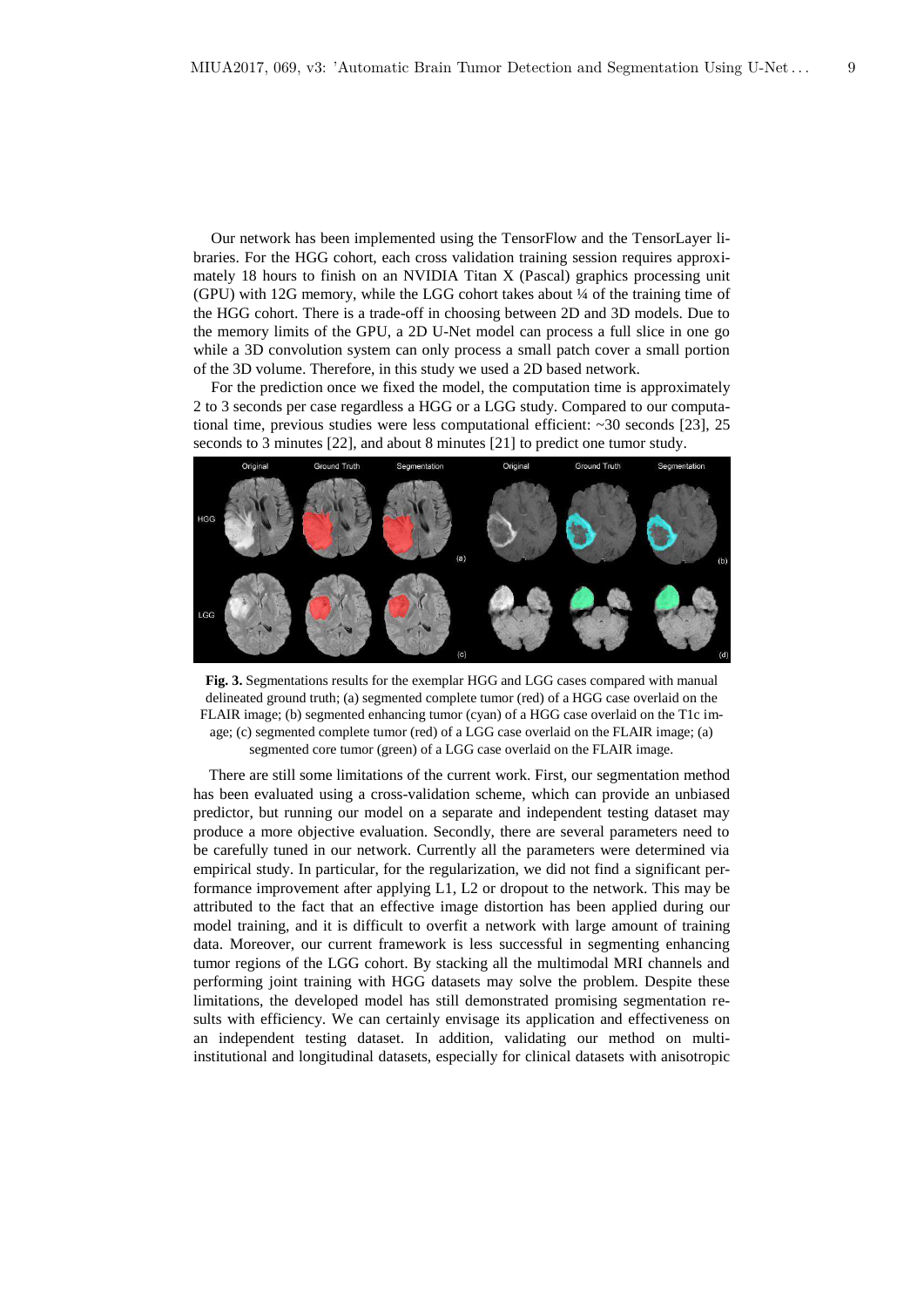resolutions, will be one of the future directions.

# **4 Conclusion**

In this paper, we presented a fully automatic brain tumor detection and segmentation method using the U-Net based deep convolution networks. Based on the experiments on a well-established benchmarking (BRATS 2015) datasets, which contain both HGG and LGG patients, we have demonstrated that our method can provide both efficient and robust segmentation compared to the manual delineated ground truth. In addition, compared to other state-of-the-art methods, our U-Net based deep convolution networks can also achieve comparable results for the complete tumor regions, and superior results for the core tumor regions. In our current study, the validation has been carried out using a five-fold cross-validation scheme; however, we can envisage a straightforward application on an independent testing datasets and further applications for multi-institutional and longitudinal datasets. The proposed method makes it possible to generate a patient-specific brain tumor segmentation model without manual interference, and this potentially enables objective lesion assessment for clinical tasks such as diagnosis, treatment planning and patient monitoring.

### **References**

- 1. Schwartzbaum, J.A., Fisher, J.L., Aldape, K.D., Wrensch, M.: Epidemiology and molecular pathology of glioma. Nat. Clin. Pract. Neurol. 2, 494–503 (2006).
- 2. Smoll, N.R., Schaller, K., Gautschi, O.P.: Long-term survival of patients with glioblastoma multiforme (GBM). J. Clin. Neurosci. 20, 670–675 (2013).
- 3. Ramakrishna, R., Hebb, A., Barber, J., Rostomily, R., Silbergeld, D.: Outcomes in Reoperated Low-Grade Gliomas. Neurosurgery. 77, 175–184 (2015).
- 4. Mazzara, G.P., Velthuizen, R.P., Pearlman, J.L., Greenberg, H.M., Wagner, H.: Brain tumor target volume determination for radiation treatment planning through automated MRI segmentation. Int. J. Radiat. Oncol. Biol. Phys. 59, 300–12 (2004).
- 5. Yamahara, T., Numa, Y., Oishi, T., Kawaguchi, T., Seno, T., Asai, A., Kawamoto, K.: Morphological and flow cytometric analysis of cell infiltration in glioblastoma: a comparison of autopsy brain and neuroimaging. Brain Tumor Pathol. 27, 81–7 (2010).
- 6. Bauer, S., Wiest, R., Nolte, L.-P., Reyes, M.: A survey of MRI-based medical image analysis for brain tumor studies. Phys. Med. Biol. 58, R97-129 (2013).
- 7. Jones, T.L., Byrnes, T.J., Yang, G., Howe, F. a, Bell, B.A., Barrick, T.R.: Brain tumor classification using the diffusion tensor image segmentation (D-SEG) technique. Neuro. Oncol. 17, 466–476 (2014).
- 8. Soltaninejad, M., Yang, G., Lambrou, T., Allinson, N., Jones, T.L., Barrick, T.R., Howe, F.A., Ye, X.: Automated brain tumour detection and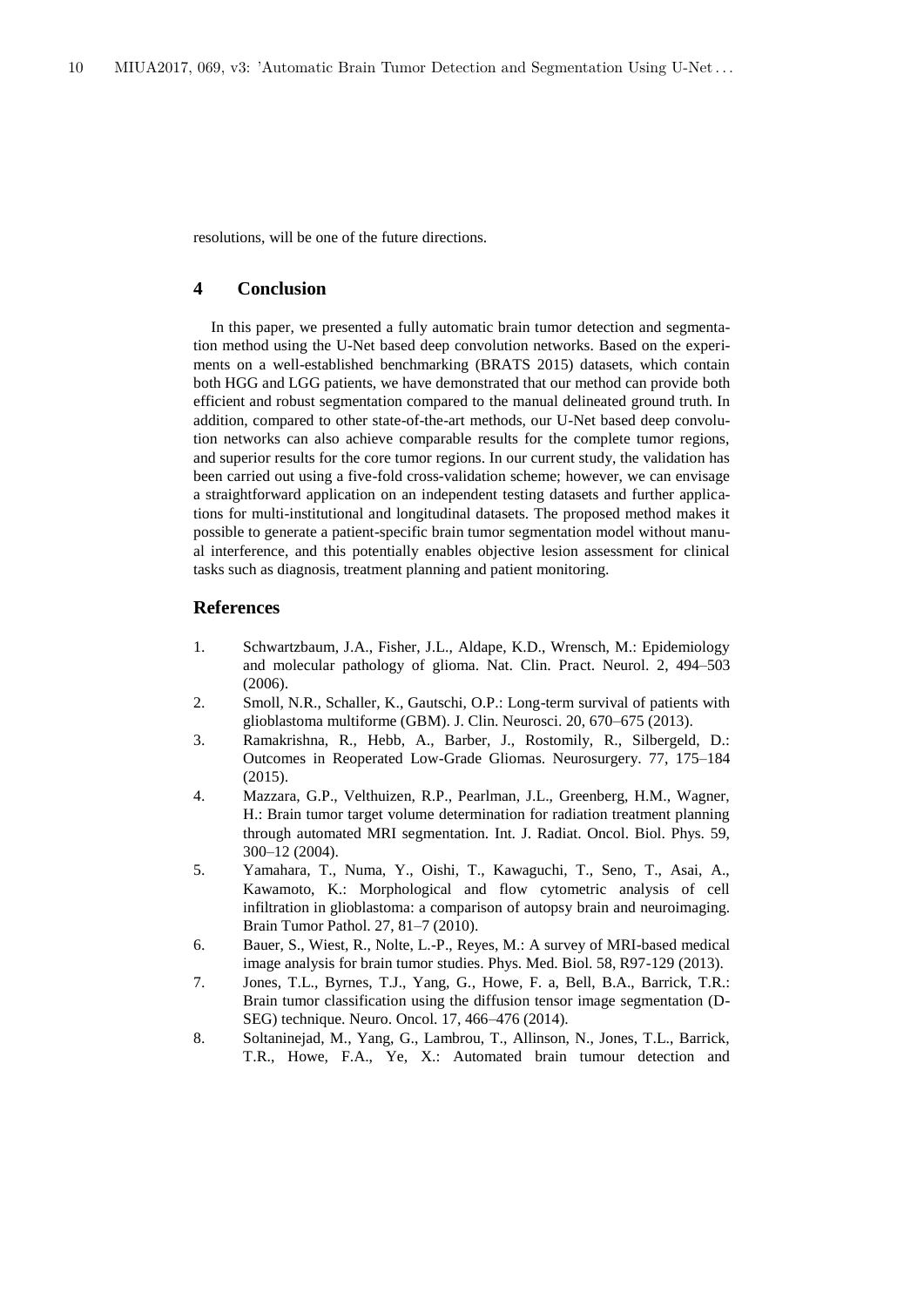segmentation using superpixel-based extremely randomized trees in FLAIR MRI. Int. J. Comput. Assist. Radiol. Surg. (2016).

- 9. Szilágyi, L., Lefkovits, L., Benyó, B.: Automatic Brain Tumor Segmentation in multispectral MRI volumes using a fuzzy c-means cascade algorithm. In: 2015 12th International Conference on Fuzzy Systems and Knowledge Discovery (FSKD). pp. 285–291 (2015).
- 10. Mei, P.A., de Carvalho Carneiro, C., Fraser, S.J., Min, L.L., Reis, F.: Analysis of neoplastic lesions in magnetic resonance imaging using self-organizing maps. J. Neurol. Sci. 359, 78–83 (2015).
- 11. Juan-Albarracín, J., Fuster-Garcia, E., Manjón, J. V, Robles, M., Aparici, F., Martí-Bonmatí, L., García-Gómez, J.M.: Automated glioblastoma segmentation based on a multiparametric structured unsupervised classification. PLoS One. 10, e0125143 (2015).
- 12. Dhanasekaran, R.: Fuzzy Clustering and Deformable Model for Tumor Segmentation on MRI Brain Image: A Combined Approach. Procedia Eng. 30, 327–333 (2012).
- 13. Wu, W., Chen, A.Y.C., Zhao, L., Corso, J.J.: Brain tumor detection and segmentation in a CRF (conditional random fields) framework with pixelpairwise affinity and superpixel-level features. Int. J. Comput. Assist. Radiol. Surg. (2013).
- 14. Pinto, A., Pereira, S., Correia, H., Oliveira, J., Rasteiro, D.M.L.D., Silva, C.A.: Brain Tumour Segmentation based on Extremely Randomized Forest with high-level features. In: 2015 37th Annual International Conference of the IEEE Engineering in Medicine and Biology Society (EMBC). pp. 3037–3040 (2015).
- 15. Gotz, M., Weber, C., Blocher, J., Stieltjes, B., Meinzer, H., Maier-Hein, K.: Extremely randomized trees based brain tumor segmentation. In: Proceeding of BRATS Challenge-MICCAI (2014).
- 16. Soltaninejad, M., Yang, G., Lambrou, T., Allinson, N., Jones, T.L., Barrick, T.R., Howe, F.A., Ye, X.: Automated brain tumour detection and segmentation using superpixel-based extremely randomized trees in FLAIR MRI. Int. J. Comput. Assist. Radiol. Surg. (2016).
- 17. Jafari, M., Kasaei, S.: Automatic brain tissue detection in MRI images using seeded region growing segmentation and neural network classification. Aust. J. Basic Appl. Sci. 5, 1066–1079 (2011).
- 18. Subbanna, N., Precup, D., Arbel, T.: Iterative multilevel MRF leveraging context and voxel information for brain tumour segmentation in MRI. In: Proceedings of the IEEE Computer Society Conference on Computer Vision and Pattern Recognition. pp. 400–405 (2014).
- 19. Menze, B.H., Jakab, A., Bauer, S., Kalpathy-Cramer, J., Farahani, K., Kirby, J., Burren, Y., Porz, N., Slotboom, J., Wiest, R., Lanczi, L., Gerstner, E., Weber, M.-A., Arbel, T., Avants, B.B., Ayache, N., Buendia, P., Collins, D.L., Cordier, N., Corso, J.J., Criminisi, A., Das, T., Delingette, H., Demiralp, Ç., Durst, C.R., Dojat, M., Doyle, S., Festa, J., Forbes, F., Geremia, E., Glocker, B., Golland, P., Guo, X., Hamamci, A., Iftekharuddin, K.M., Jena,